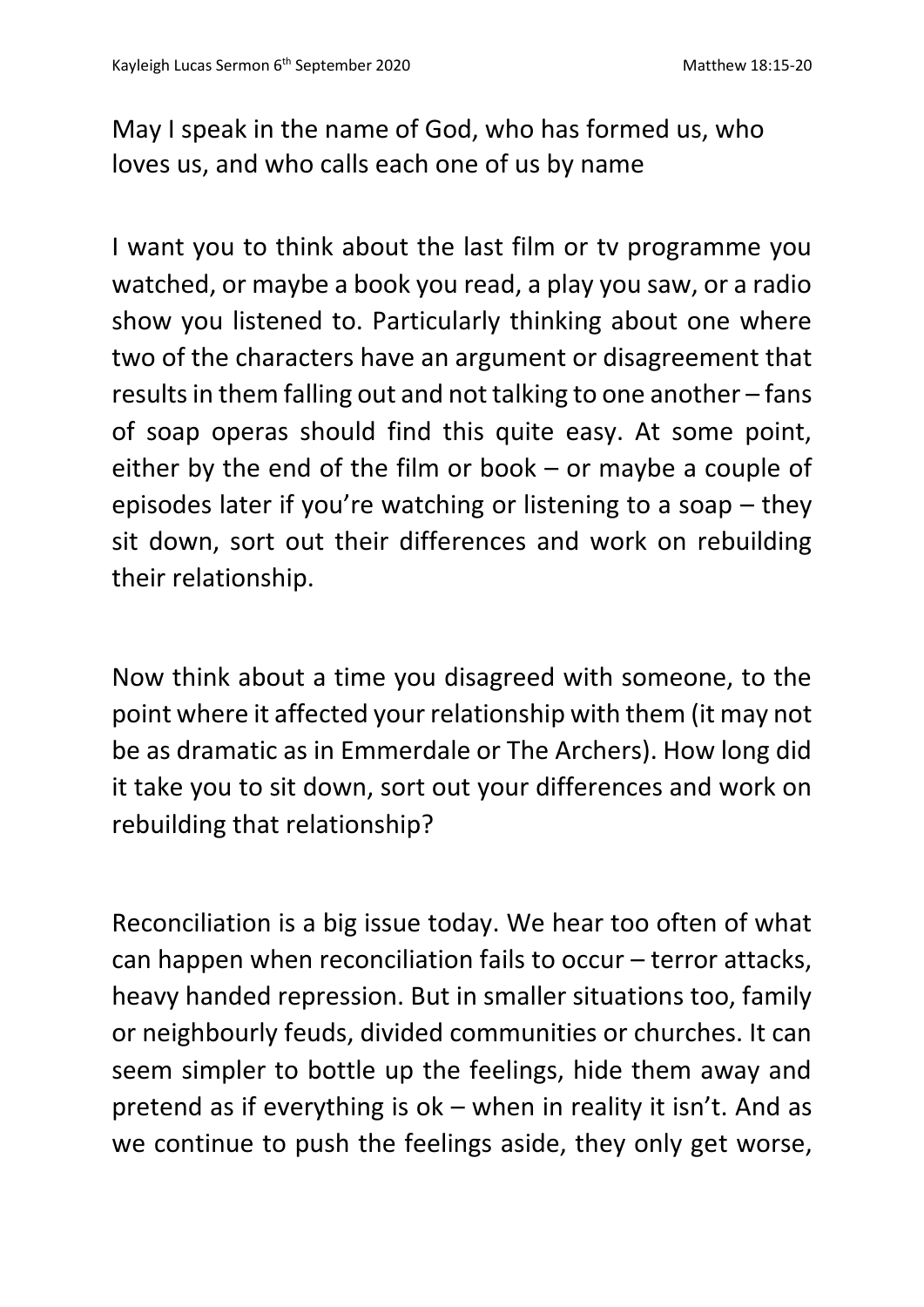the anger or resentment building up inside until it is no longer possible to pretend.

Reconciliation goes beyond forgiveness, focussing on restoring broken relationships. You may be quick to forgive someone who has wronged you, but it may take time to heal the relationship broken by that wrong – certainly longer than a couple of episodes.

In our first reading from Paul's letter to the Romans, Paul reminds the Romans that by loving their neighbour as they do themselves they are fulfilling the law  $-$  "owe no one anything, except to love one another". We commonly see this as a single command "Love your neighbour as yourself." But in Paul's later letter to the Corinthians he highlights the complexities of love – a common reading at weddings.

"Love is patient; love is kind; love is not envious or boastful or arrogant or rude. It does not insist on its own way; it is not irritable or resentful; it does not rejoice in wrongdoing, but rejoices in the truth. It bears all things, believes all things, hopes all things, endures all things. Love never ends."

I want to think a moment about this passage and the complexities of love.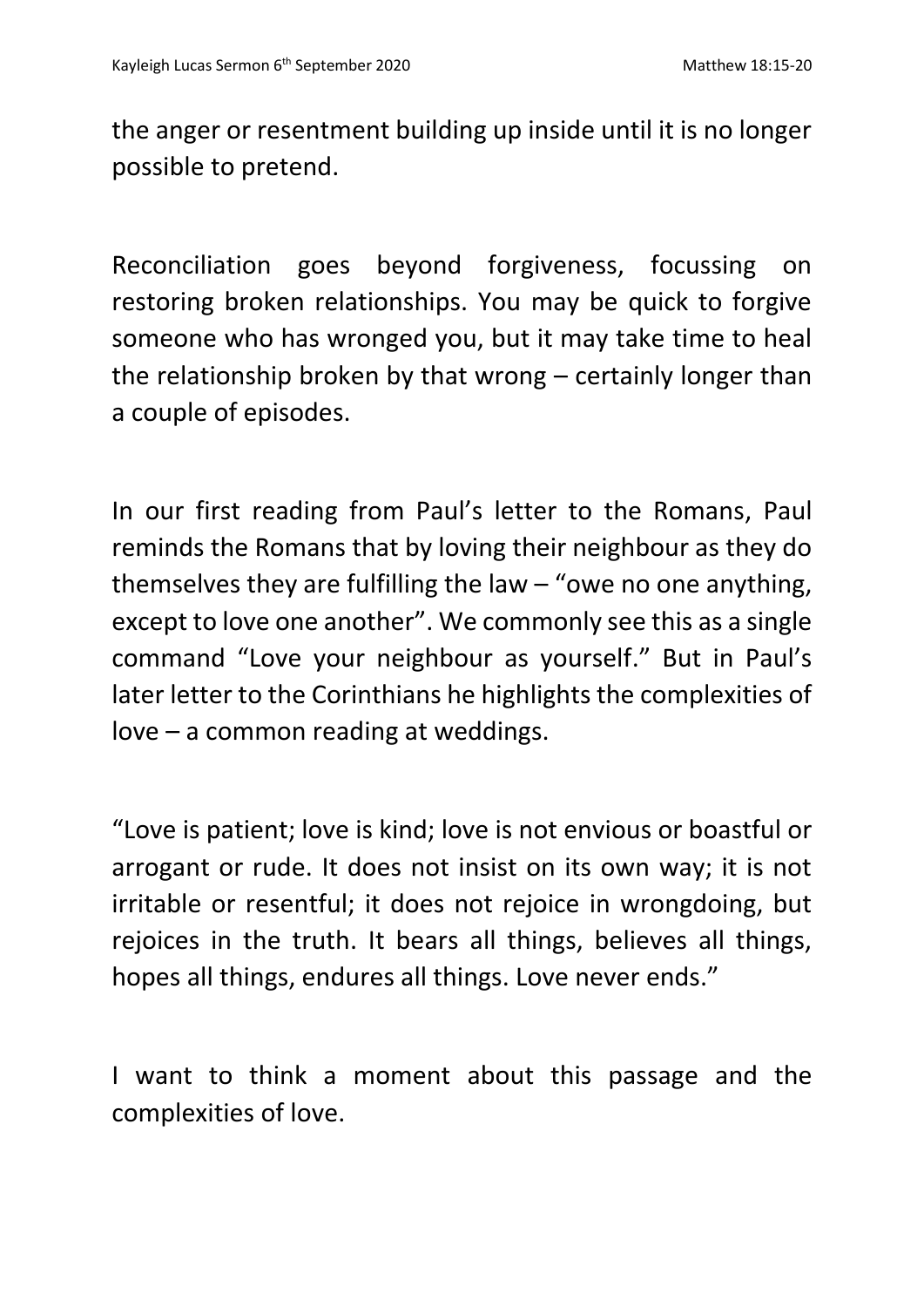Are we as part of this community of mercy and kindness – patient? … … Kind? … … unenvious? … … unboastful? … … unarrogant? … … unrude? … … unirritable? … … unresentful? … … Do we insist on our own way? … … Do we rejoice in wrongdoing but not the truth? … … Do we bear all things? … … believe all things? … … hope all things? … … endure all things? … …

Reconciliation needs love – and if love is complex – then so too is reconciliation.

Thinking back to your fictional characters they can, at times, make reconciliation look effortless. And you may question how they are able to reconcile given what they did. It would be easy to say that the script writers or authors make it that way. It's effortless because it's not real. And it some cases that's true. We don't always know the internal feelings of the character, what they have overcome in their own minds to reach that point.

In today's gospel we are presented with a solution to reconciliation but only if all voices are able to be heard.

Talk to the person, one on one. Share your disappointment and if they listen to you and you are able to listen to them – good news – you're reconciled.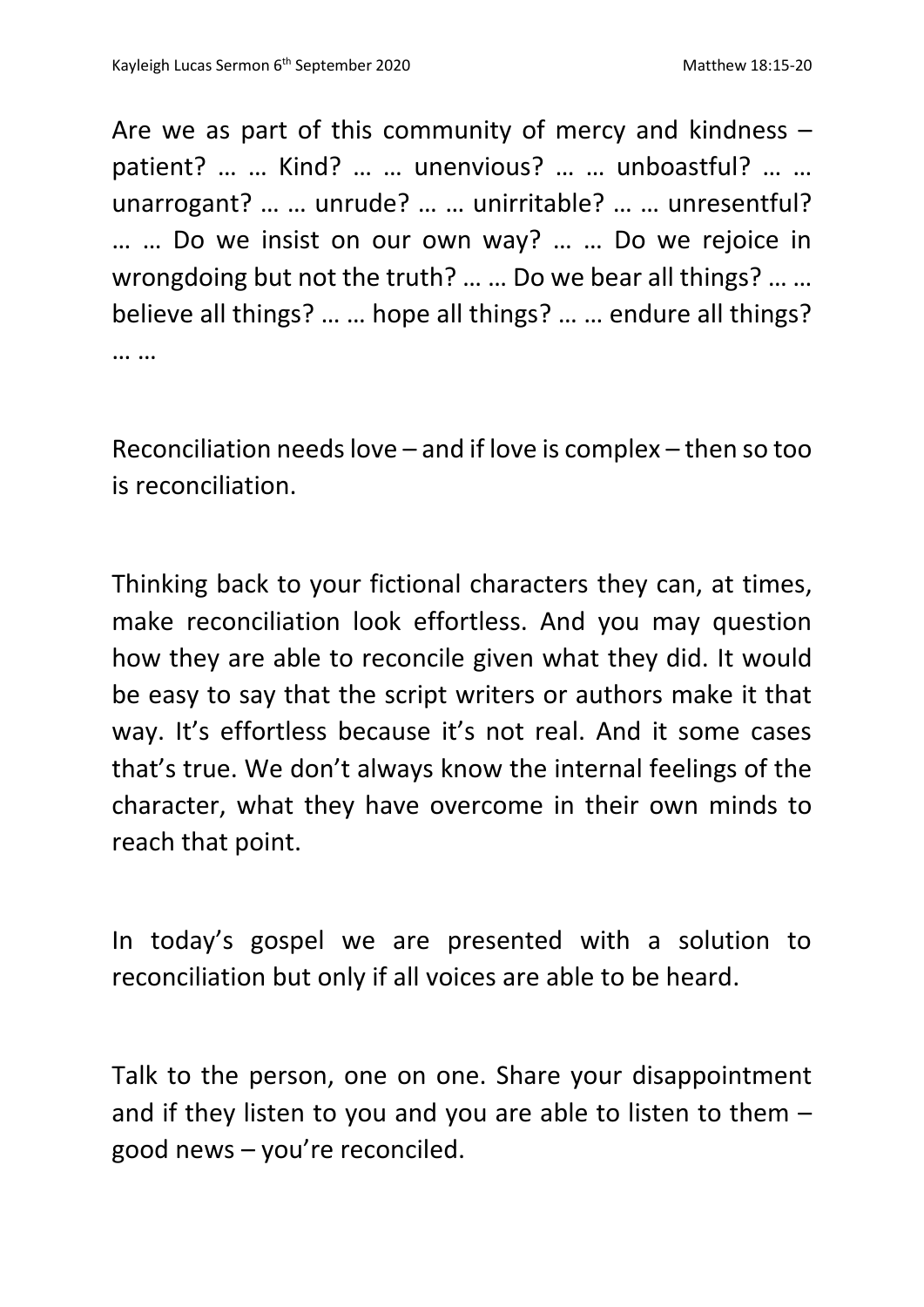Except actually taking that first step could be the most challenging, especially if the hurt is great. It will take courage to approach someone and point out their faults, and it may be difficult to find that courage potentially putting ourselves in a vulnerable position by sharing the pain and hurt we have felt – something we typically avoid doing. We are taught to think that this is a sign of weakness rather than a strength.

Sometimes, however the pain and hurt we feel may not be because of a single person or group of people but towards a situation. This is particularly true of our current situation - we are restricted on what we can and can't do and where we can and can't go and who we can and can't see.

This pain and hurt was seen in some of the feedback we received when asking you to reflect on your current church experience.

No one person is to blame.

When we feel pain and hurt towards a situation, it can be unclear who to share the pain with. A number of you shared the pain and hurt felt at not being able to worship in our buildings and the anger and frustration of feeling excluded because of your age.

I want to thank you for sharing that with us.